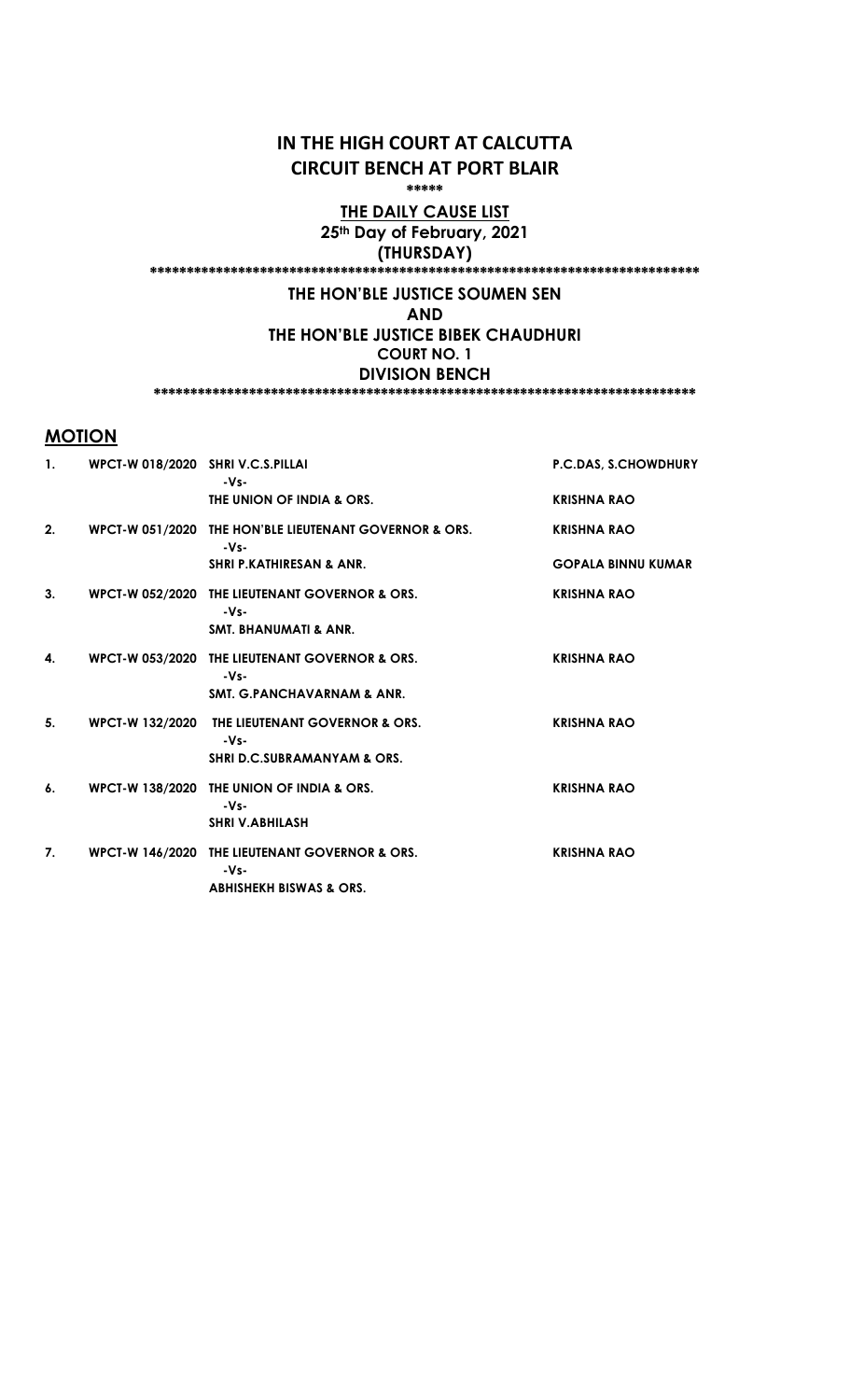# IN THE HIGH COURT AT CALCUTTA CIRCUIT BENCH AT PORT BLAIR

\*\*\*\*\*

#### THE DAILY CAUSE LIST 25<sup>th</sup> Day of February, 2021

(THURSDAY)

### \*\*\*\*\*\*\*\*\*\*\*\*\*\*\*\*\*\*\*\*\*\*\*\*\*\*\*\*\*\*\*\*\*\*\*\*\*\*\*\*\*\*\*\*\*\*\*\*\*\*\*\*\*\*\*\*\*\*\*\*\*\*\*\*\*\*\*\*\*\*\*\*\*\*\*\*\*\*\*\*\*

#### THE HON'BLE JUSTICE SOUMEN SEN COURT NO. I SINGLE BENCH

#### FOR JUDGEMENT

| 1. | CO 009/2020                | <b>SMT. MANICKAM &amp; ORS.</b>                      | K.M.B.JAYAPAL, G.MINI                  |
|----|----------------------------|------------------------------------------------------|----------------------------------------|
|    |                            | -Vs-<br><b>SMT. RAGINI GANESH &amp; ORS.</b>         | <b>ANJILI NAG</b>                      |
|    | <b>ARBITRATION MATTERS</b> |                                                      |                                        |
| 2. | AP 010/2020<br>(Pt. Hd.)   | M/S SURENDRA INFRASTRUCTURE PVT. LTD.<br>-Vs-        | <b>RAJINDER SINGH. T.K.DAS</b>         |
|    |                            | THE ENGINEER-IN-CHIEF & ORS.                         | <b>TULSI LALL</b>                      |
| 3. | AP 011/2020                | M/S E.G. EAPPEN CONSTRUCTION PRIVATE LIMITED<br>-Vs- | <b>RAJINDER SINGH, T.K.DAS</b>         |
|    |                            | THE CHIEF ENGINEER, APWD & ANR.                      | <b>ARUL PRASANTH</b>                   |
| 4. | AP 002/2021                | M/S PRASUR ELECTRICAL & ENGINEERING CO.<br>-Vs-      | <b>RAJINDER SINGH, TAPAN KUMAR DAS</b> |

THE ENGINEER-IN-CHIEF & ORS.

#### MOTION

| 5.  | WP 139/2020 | SMT. RITA SIL<br>-Vs-<br>THE ADMINISTRATOR (LIEUTENANT GOVERNOR) & ORS.             | ANJILI NAG, SHIPRA MANDAL             |
|-----|-------------|-------------------------------------------------------------------------------------|---------------------------------------|
| 6.  | WP 039/2021 | <b>SHRI SIKANDER SINGH</b><br>-Vs-<br>THE SUB REGISTRAR, SOUTH ANDAMAN              | ANJILI NAG, SHIPRA MANDAL             |
| 7.  | WP 047/2021 | SHRI NIKUNJA BIHARI MITRA<br>-Vs-<br>THE ASSISTANT ENGINEER, ELECTRICITY DEPARTMENT | <b>K.SABIR</b>                        |
| 8.  | WP 049/2021 | <b>SHRI S.MUTHUMALAI</b><br>-Vs-<br>THE CENTRAL INFORMATION COMMISSIONER & ORS.     | <b>RAJESH KUMAR</b>                   |
| 9.  | WP 053/2021 | <b>SHRI R.GANESHAN</b><br>-Vs-<br>THE SECRETARY & ORS.                              | <b>GOPALA BINNU KUMAR, S.K.GOLDER</b> |
| 10. | WP 057/2021 | <b>SHRI R.K.BISWAS</b><br>-Vs-<br>THE LIEUTENANT GOVERNOR & ANR.                    | ANJILI NAG, SHIPRA MANDAL             |

# **APPLICATION**

| 11. | CAN 048/2020<br>ΙN | <b>SHRI G.P.MANI</b><br>-Vs-                     | <b>GOPALA BINNU KUMAR</b> |
|-----|--------------------|--------------------------------------------------|---------------------------|
|     | WP 059/2020        | ANDAMAN NICOBAR ISLANDS INTEGRATED               |                           |
|     |                    | DEVELOPMENT CORPORATION LIMITED (ANIIDCO) & ANR. |                           |
| 12. | CAN 019/2021<br>IN | THE INDIA RED CROSS SOCIETY & ANR.<br>-Vs-       | <b>MOHD. TABRAIZ</b>      |
|     | WP 2751/2021       | THE ANDAMAN & NICOBAR ADMINISTRATION & ORS.      |                           |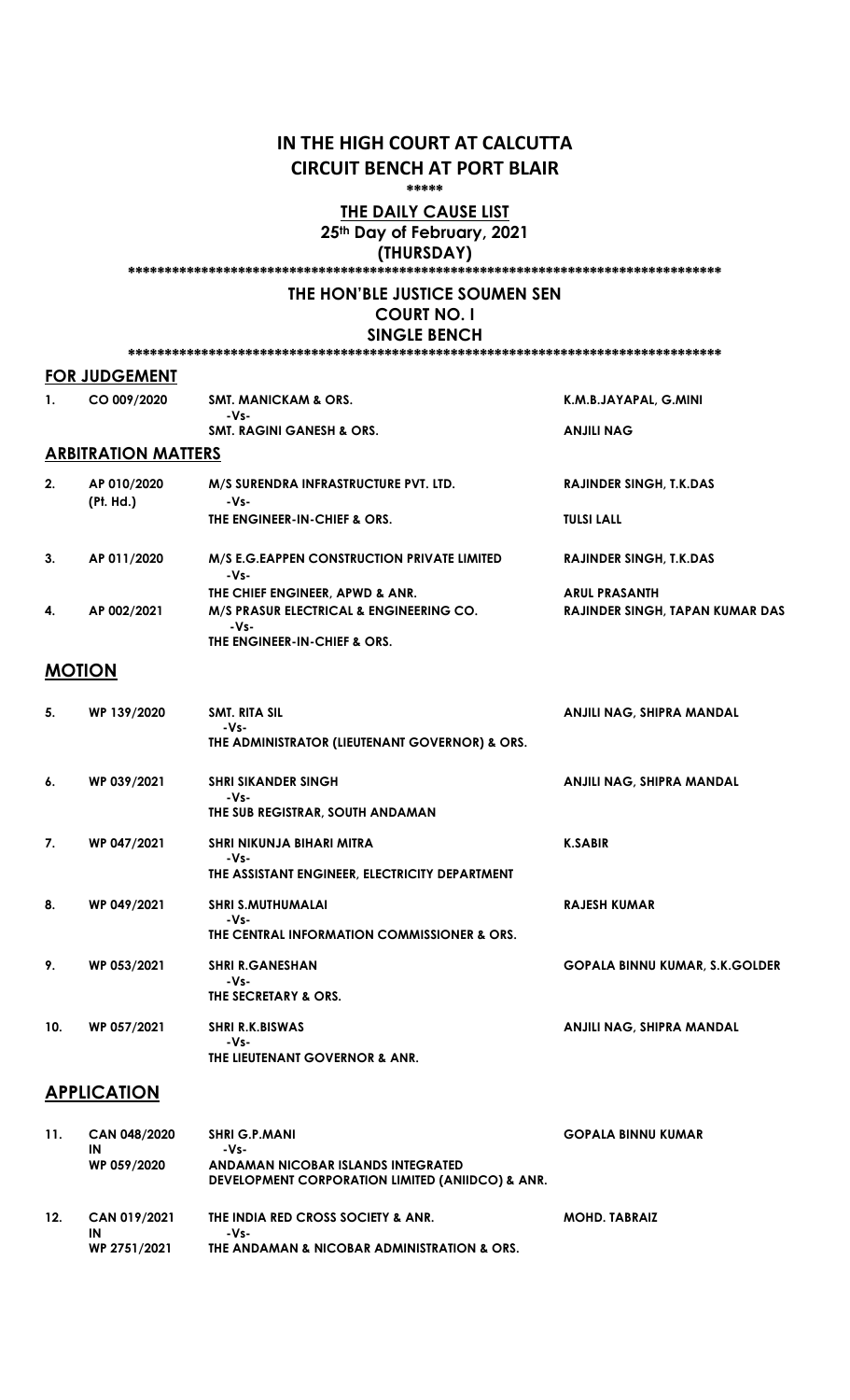# FOR HEARING

| 13. | WP 047/2020                | <b>SMT. S.PONNAMMAL</b><br>-Vs-                                                   | <b>S.AJITH PRASAD</b>            |
|-----|----------------------------|-----------------------------------------------------------------------------------|----------------------------------|
|     |                            | THE UNION OF INDIA & ORS.                                                         | <b>KRISHNA RAO</b>               |
| 14. | WP 282/2019                | <b>MANOJ PAUL</b><br>-Vs-                                                         | <b>PETITIONER-IN-PERSON</b>      |
|     |                            | UNION TERRITORY, ADMINISTRATION OF ANDAMAN &<br><b>NICOBAR ISLANDS &amp; ORS.</b> | <b>KRISHNA RAO</b>               |
| 15. | WP 287/2019                | <b>ISLAND TRAVELS PVT. LTD.</b><br>-Vs-                                           | D.C.KABIR, S.AJITH PRASAD        |
|     |                            | THE ANDAMAN & NICOBAR ADMINISTRATION & ORS.                                       | <b>KRISHNA RAO, ANJILI NAG</b>   |
| 16. | WP 288/2019                | <b>SHRI SHAJAN T.OOMMEN</b><br>-Vs-                                               | D.C.KABIR, S.AJITH PRASAD        |
|     |                            | ANDAMAN & NICOBAR ADMINISTRATION & ORS.                                           | <b>KRISHNA RAO</b>               |
| 17. | WP 317/2019                | <b>SHRI SANT LALL</b><br>-Vs-                                                     | K.M.B.JAYAPAL, G.MINI            |
|     | <b>WITH</b>                | THE LIEUTENANT GOVERNOR & ORS.                                                    | A.K.MANDAL                       |
|     | WP 318/2019                | <b>SHRI MUKESH LALL</b><br>-Vs-                                                   | K.M.B.JAYAPAL, G.MINI            |
|     | <b>WITH</b>                | THE LIEUTENANT GOVERNOR & ORS.                                                    | A.K.MANDAL                       |
|     | WP 320/2019                | <b>SHRI SOHAN LALL</b><br>$-Vs-$<br>THE LIEUTENANT GOVERNOR & ORS.                | K.M.B.JAYAPAL, G.MINI            |
| 18. | WP 319/2019                | <b>SHRI BISHEMBER LALL</b><br>-Vs-                                                | K.M.B.JAYAPAL, G.MINI            |
|     |                            | THE LIEUTENANT GOVERNOR & ORS.                                                    | A.K.MANDAL                       |
| 19. | WP 324/2019<br><b>WITH</b> | <b>SHRI V.TRIMURTHY &amp; ORS.</b><br>-Vs-                                        | <b>ANJILI NAG, SHIPRA MANDAL</b> |
|     | CAN 162/2019               | THE LIEUTENANT GOVERNOR/ADMINISTRATOR & ORS.                                      | <b>ARUL PRASANTH</b>             |
| 20. | WP 329/2019                | <b>TOURIST WORKERS UNION &amp; ANR.</b><br>-Vs-                                   | <b>GOPALA BINNU KUMAR</b>        |
|     |                            | THE ANDAMAN & NICOBAR ADMINISTRATION & ORS.                                       | <b>KRISHNA RAO, ANJILI NAG</b>   |